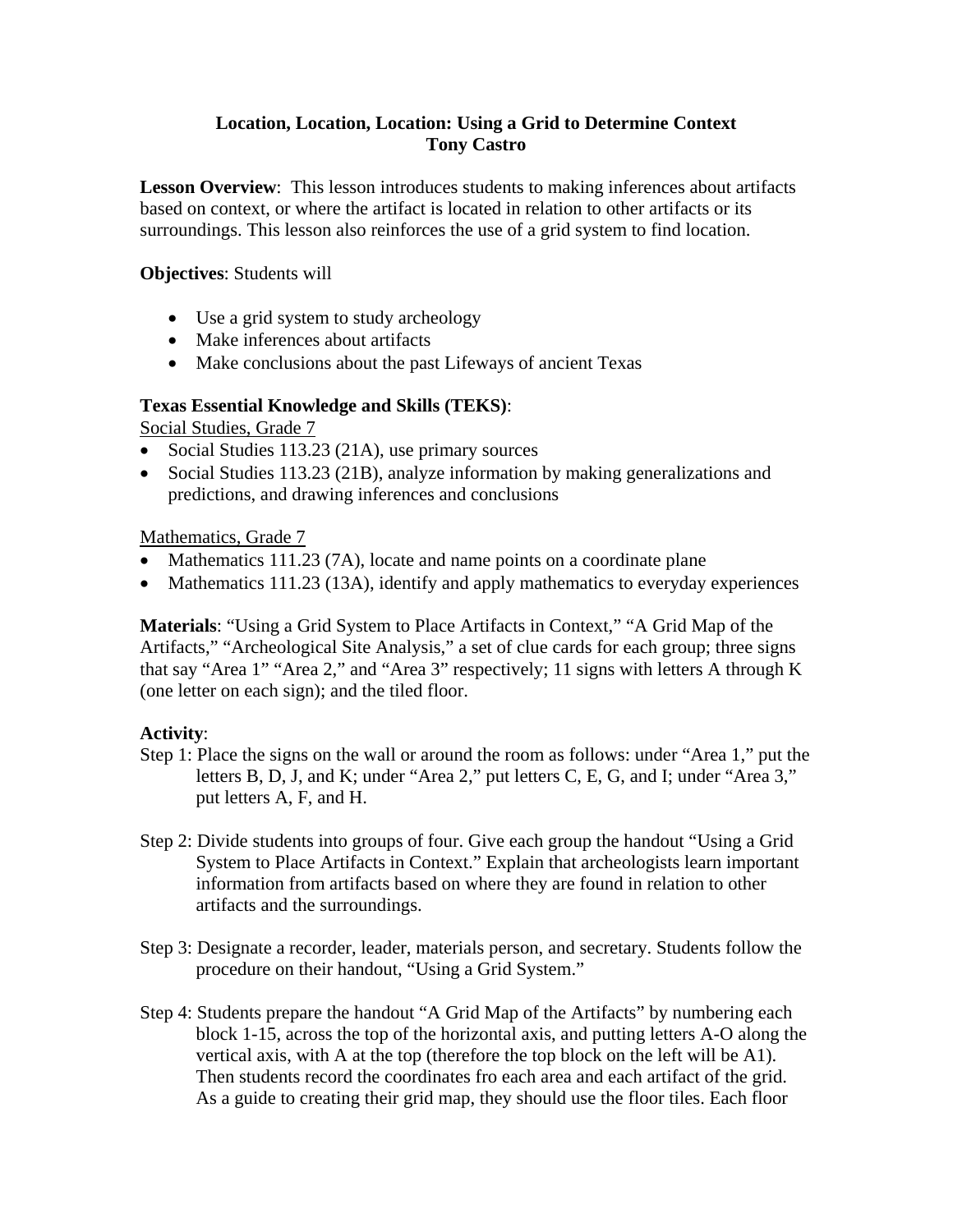tile should represent one square on their grid system. If some of the tiles are rectangular, ask the students to have two grid boxes for each tile.

Step5: Based on the information in their grip map, students arrange the artifact cards into three separate areas.

Step 6: Students then answer the questions on "Archeological Site Analysis" sheet.

**Note**: Even if the dimensions of the tiles are not exactly square, they should still be used to guide students in locating artifacts or items on their grid.

**Closure**: Have students select one of the areas and discuss how the artifacts and clue items in that area tell them what happened.

**Extension**: The group shuffles the clue cards and then selects three cards in random order. Students write down what they think might have happened in an area if these three clue cards were found close together.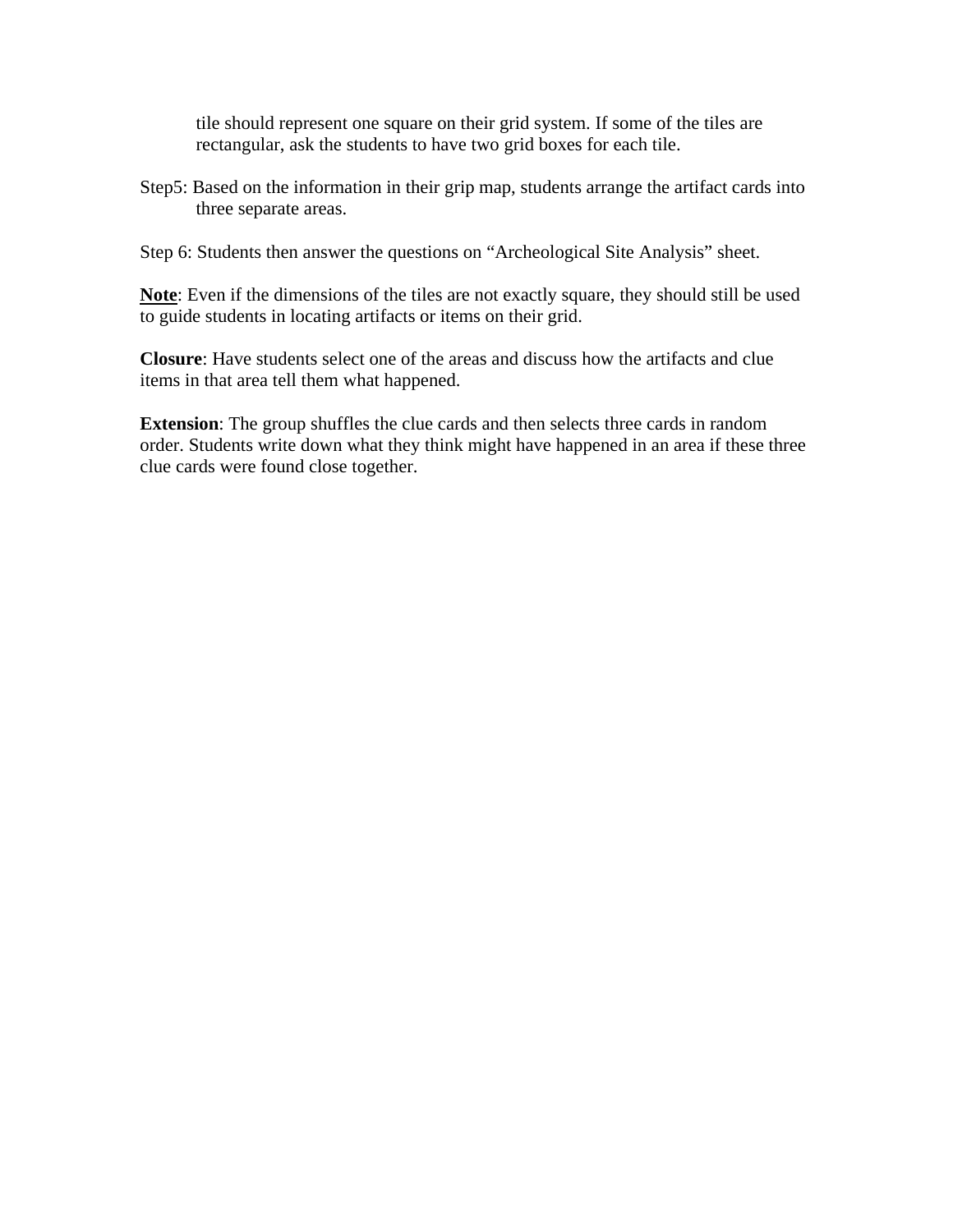### **Using a Grid System to Place Artifacts in Context**

**Introduction**: In archeology, context refers to the relationship artifacts have to each other and the situation in which they were found. Context provides important clues about the artifact and what it was used for. Therefore, archeologists are careful to record the exact location where each artifact is found.

The purpose of this activity is to make you more aware of how important context is. You will make a grid map of the classroom and record the locations of several artifacts and clue items throughout the room. Please follow the instructions carefully.

#### **Group Products**:

- 1. A grid map of the classroom. This grid map should be drawn to scale using the floor tiles as your guide. Make sure that you are using the proper lengths according to the grids.
- 2. Draw artifacts and clue items where they are located on the grid.
- 3. Answer the analysis questions on the next page.

#### **Activity:**

Step 1: Have students get into groups of 3 or 4.

- Step 2: Each person will receive a grid form. With the help of the other group members, everyone will plot and draw the location of the various artifacts and clue items in the classroom
- Step 3. Along the top of the grid label each line (1-15). Make sure you begin with the very top line of the grid.
- Step 4. Now, letter the grid along the left side with A, B, C, D, E, and so forth. This means that the top left corner of the grid should be marked 1A.
- Step 5.There are several signs that represent an artifact or clue item located on particular places throughout the room. Some of them are on the desks, some elsewhere. **Do not touch or remove the signs**.
- Sept 6. Draw these signs on the grid system. The other group members should help locate each sign and make sure each person has drawn the artifact or clue items correctly on the grid. Write down the coordinates of each sign on the Coordinate Recording Sheet.
- Step 7. Once the grid map is completed, arrange the clue cards in order of where they were found on the grid. Turn to the Archeological Site Analysis Form and answer the questions about each area.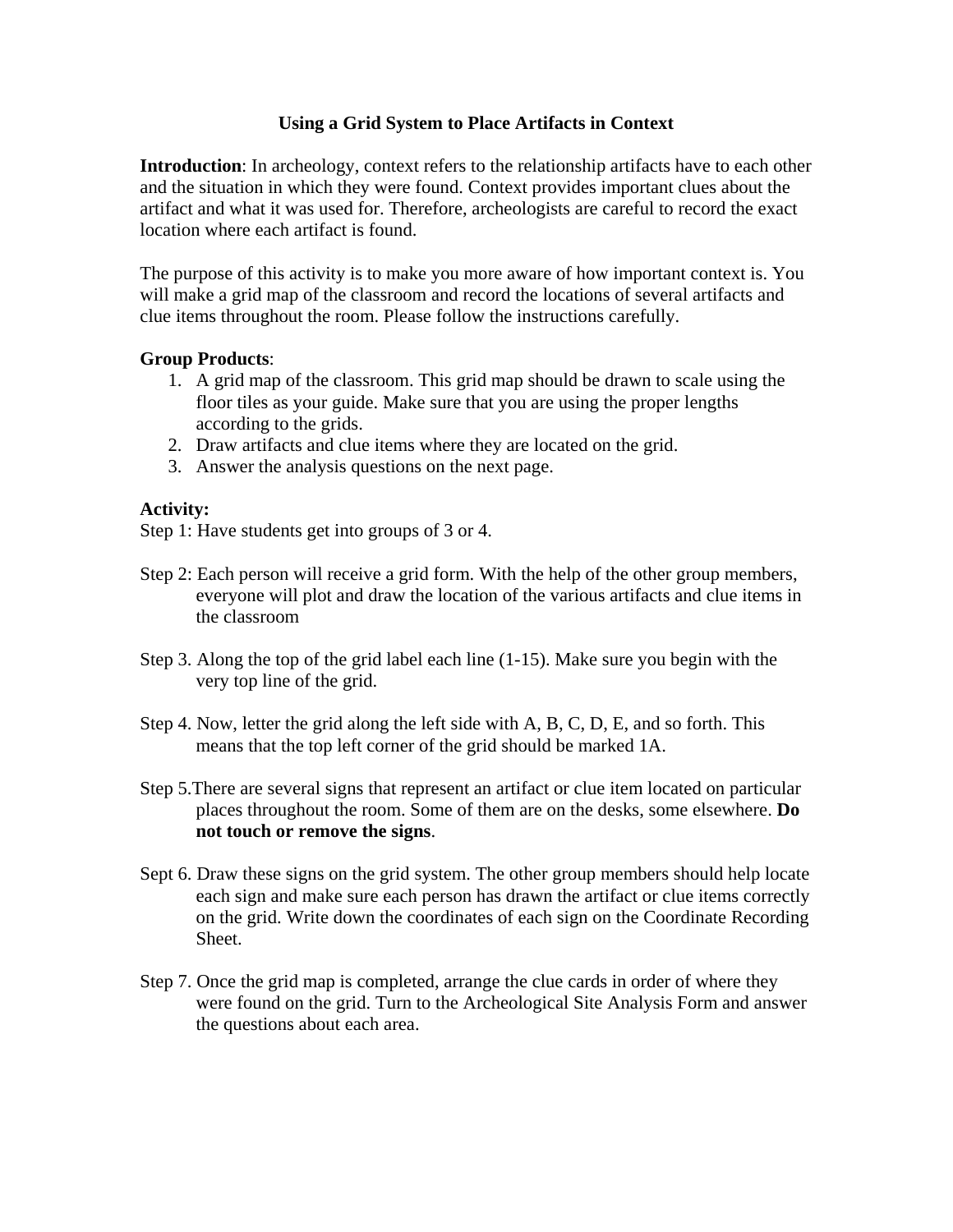# A Grid Map of the Artifacts

Names:

Period: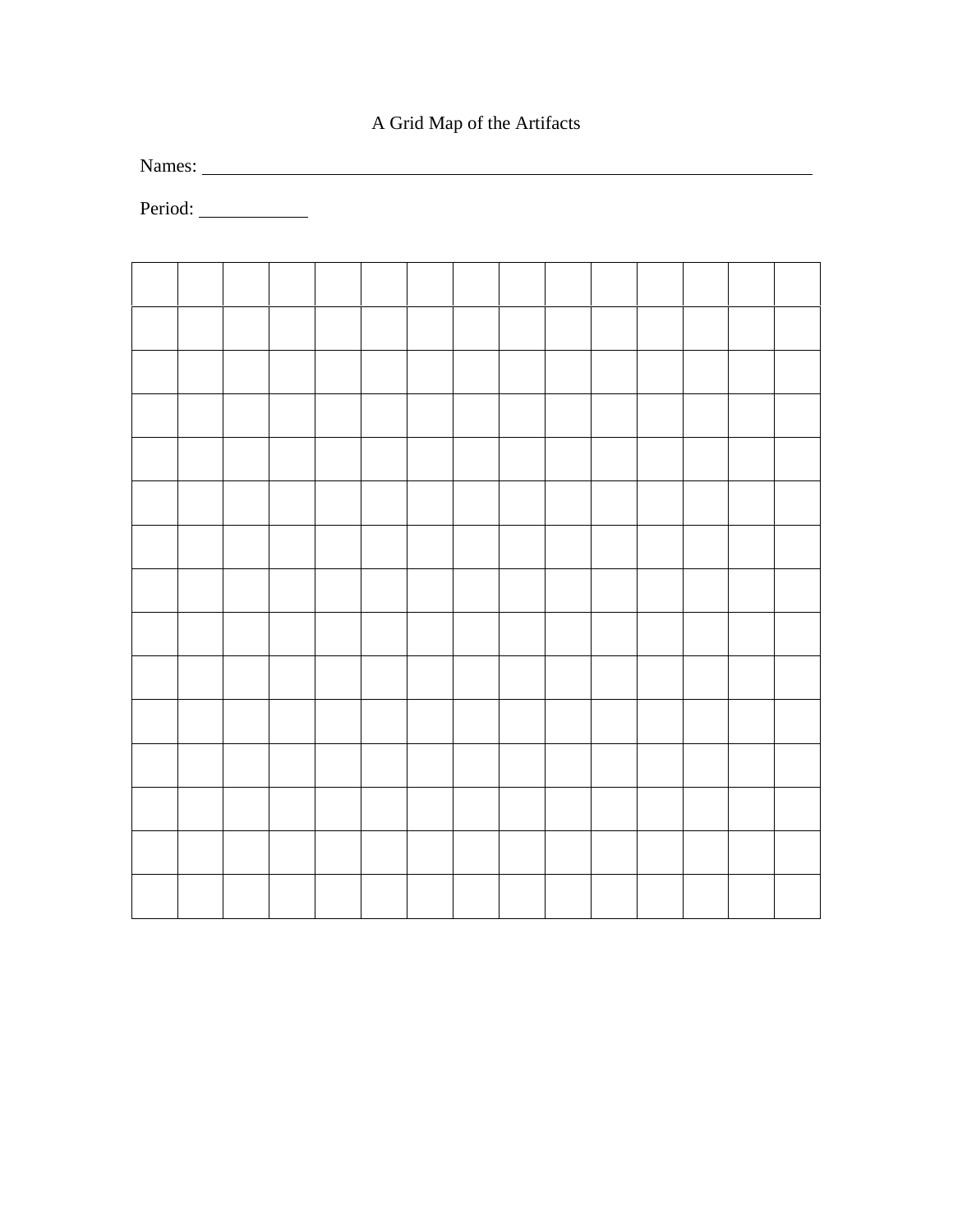# **Coordinate Recording Sheet**

| Please give the coordinates for the following signs or artifacts: |
|-------------------------------------------------------------------|
|                                                                   |
|                                                                   |
|                                                                   |
|                                                                   |
|                                                                   |
|                                                                   |
|                                                                   |
|                                                                   |
|                                                                   |
|                                                                   |
|                                                                   |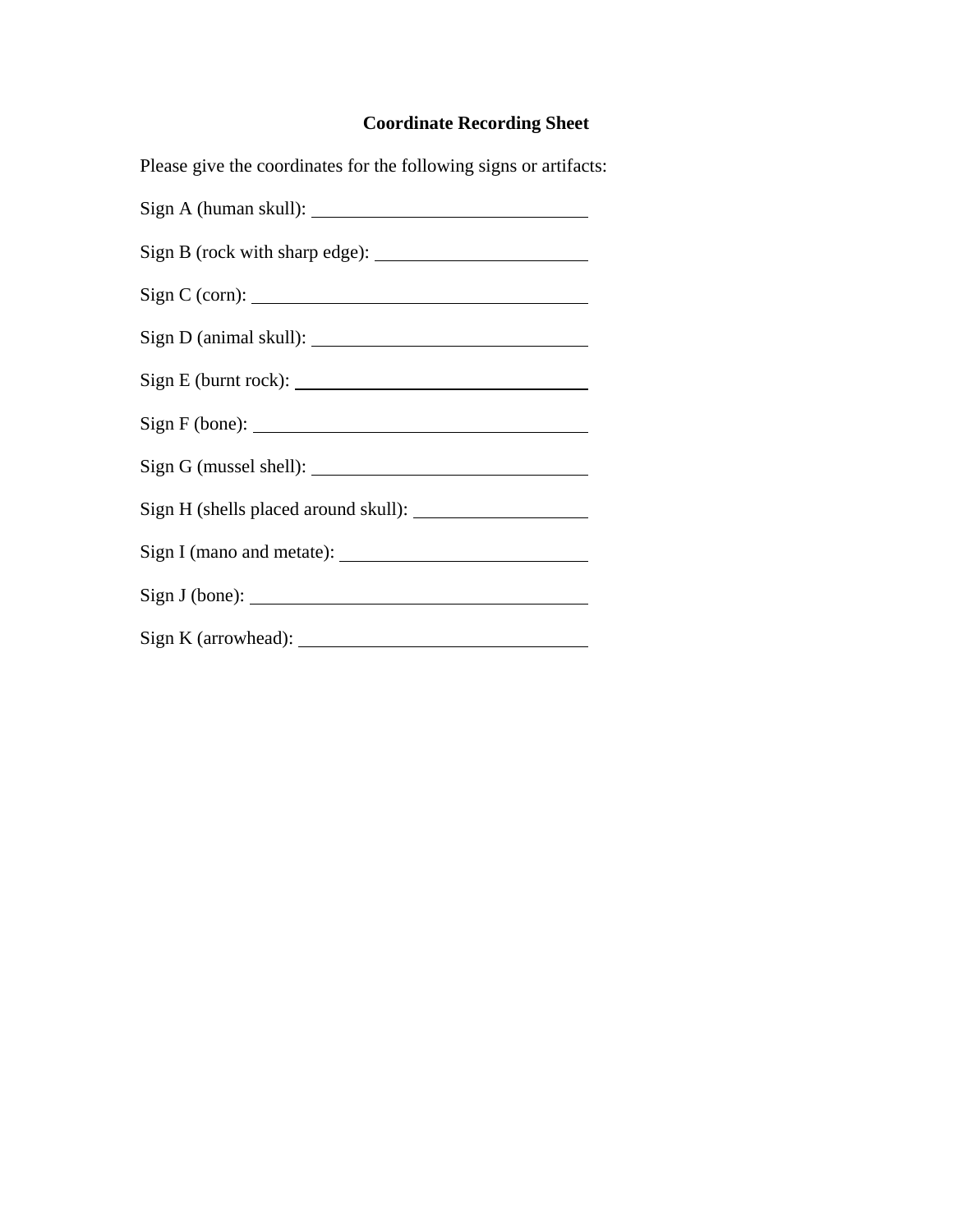# **Archeological Site Analysis**

1. Throughout the room, you will notice that there are three areas with specific artifacts and clue items in each area. Describe what you have found in each area.

Area 1:

Area 2:

Area 3:

- 2. Based on the items found in Area 1, describe what you think happened here. What do you think happened to the animal?
- 3. Based on the relation of the items to each other, describe what kinds of activities took place in Area 2.
- 4. In Area 3, describe what you think happened. Why do you think there is a roll of shells placed around the head of the human?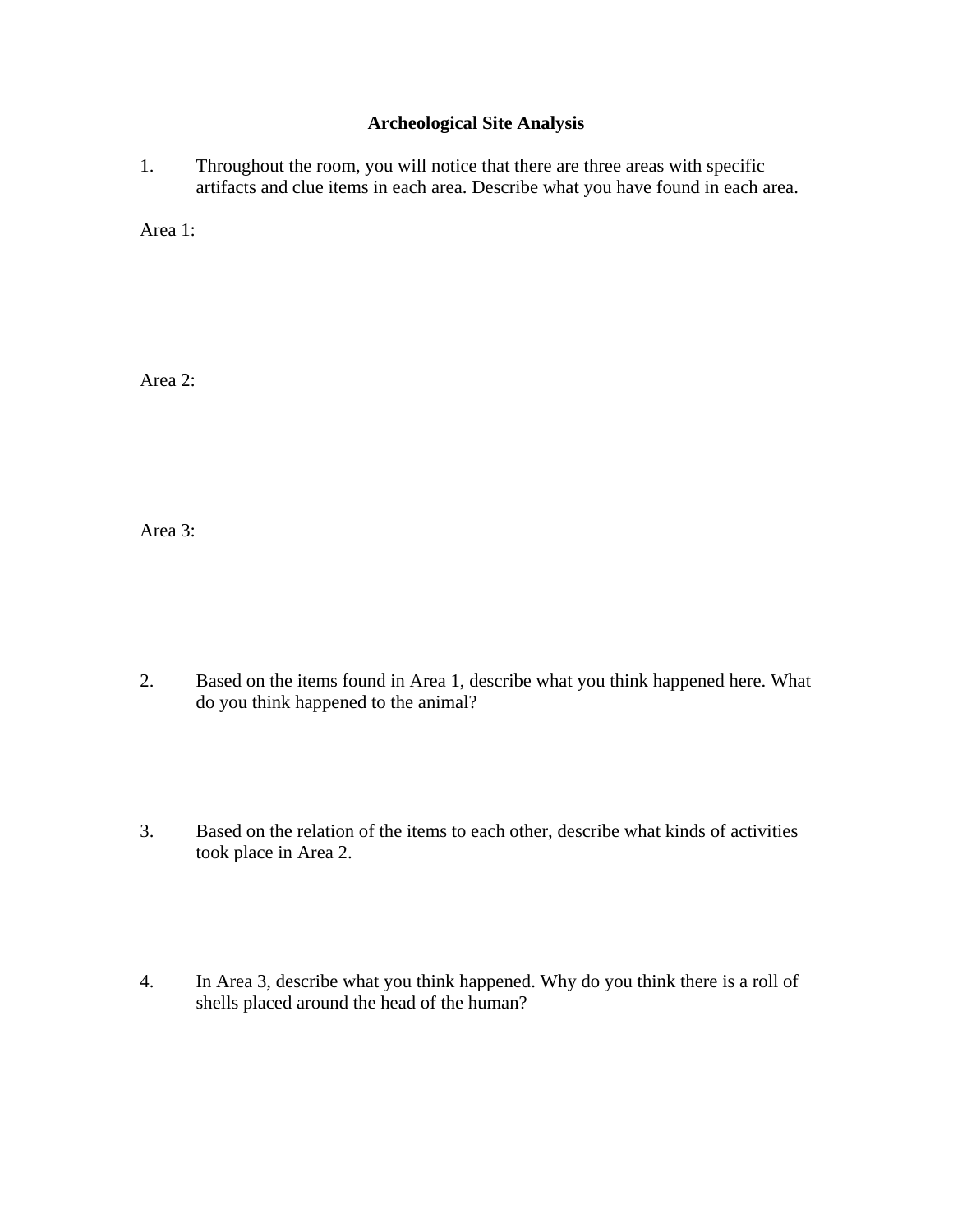- 5. Imagine that in Area 3, you found no shell and cordage, but instead found an arrowhead near the bones. What would you think happened now?
- 6. Based on the location of each item, what is the difference between the purpose of the rock with the sharp edge (item B) and the burnt rock (item E)?
- 7. Based on Areas 1 and 2, what kinds of things do you think these people eat? What leads you to this conclusion?
- 8. In what ways is context important to determining the function of artifacts?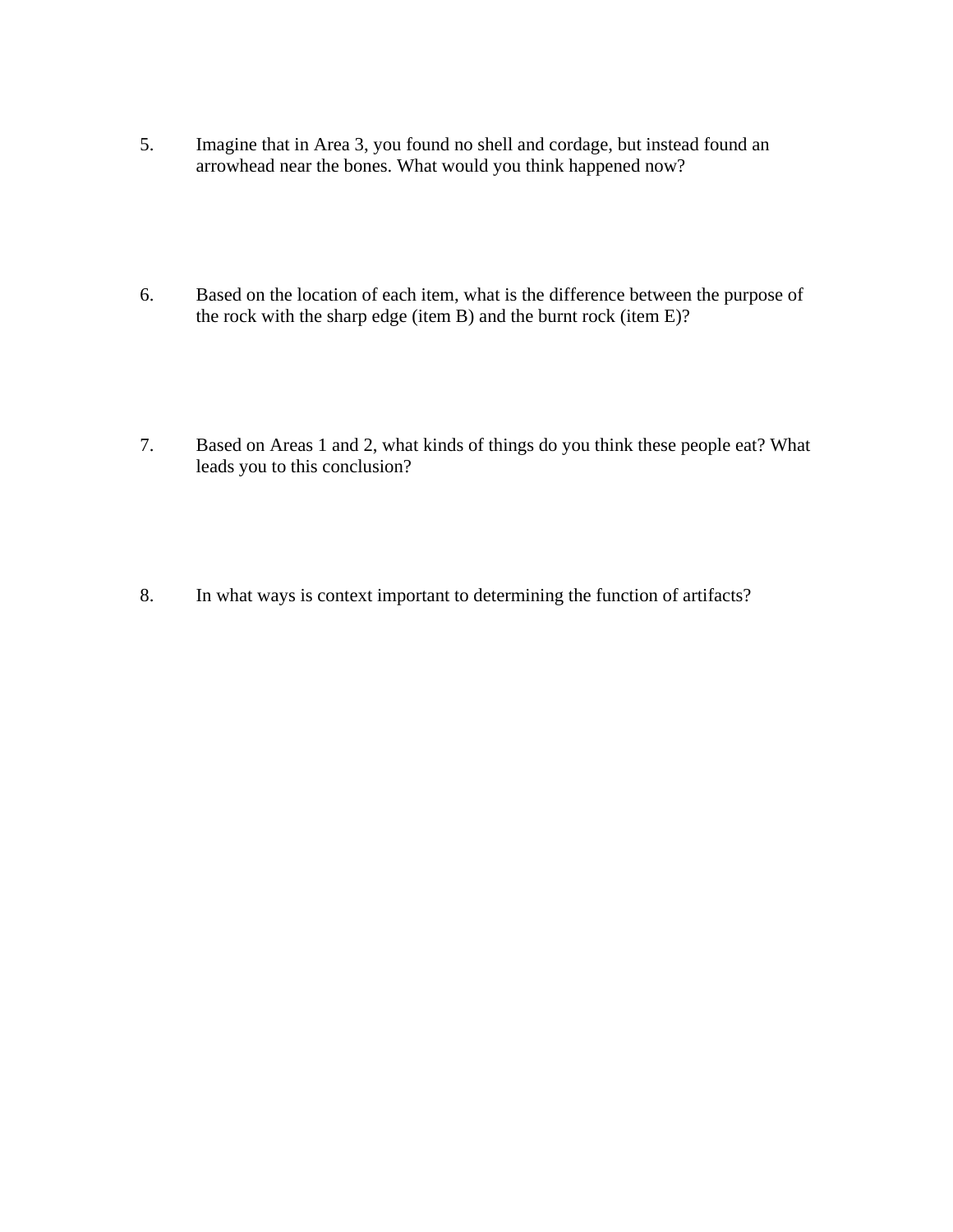# **Artifact and Clue Items**